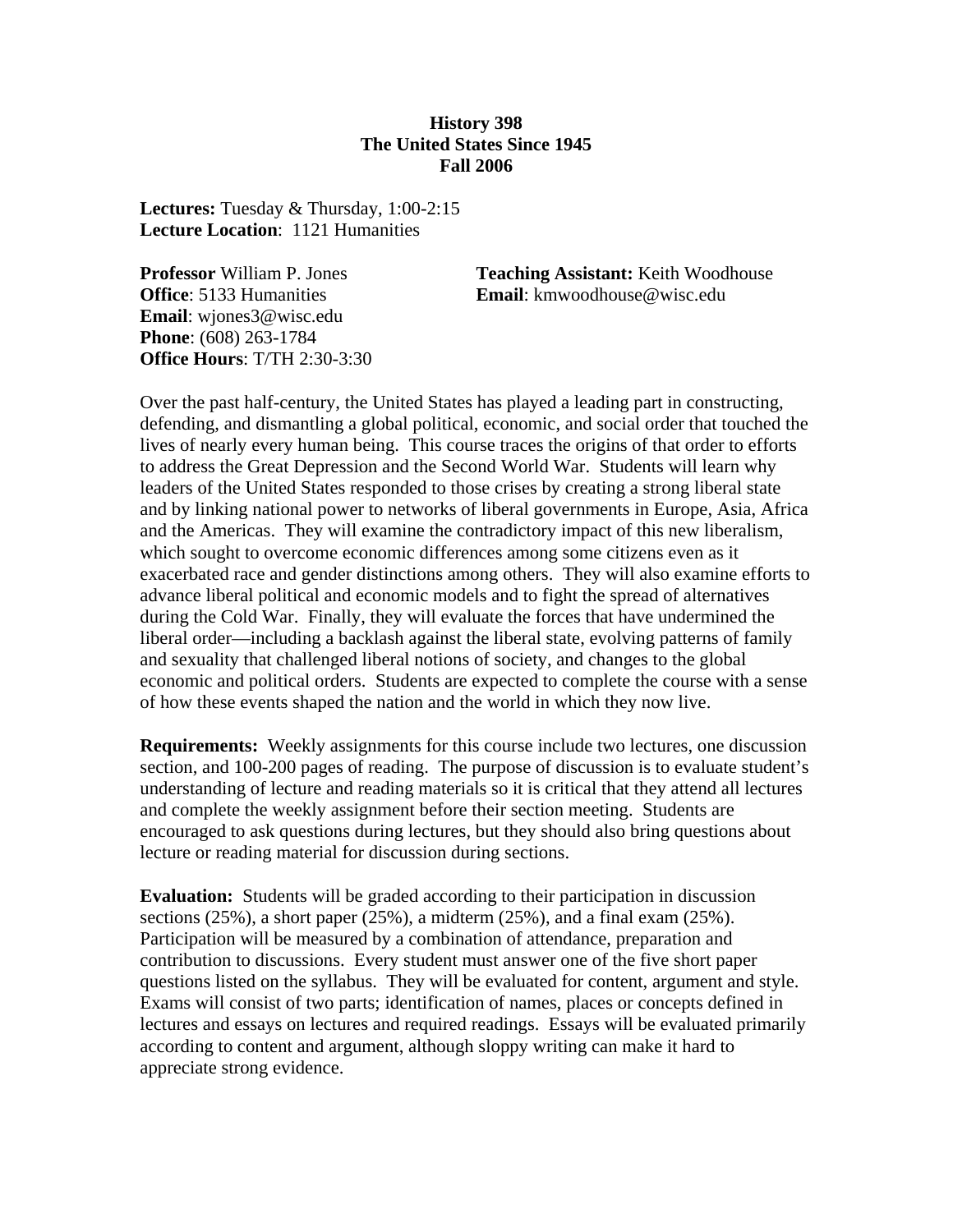**Required Reading:** There are seven required books for this course. They can be purchased at A Room of One's Own Feminist Bookstore, 307 W. Johnson St. (257-7888). They are all available in paperback and students can purchase used copies where they are available. Reserve copies are also available for 3 hour loan at College Library.

- Lizabeth Cohen, *A Consumers' Republic: The Politics of Mass Consumption in Postwar America* (Vintage Books, 2003)
- Greg Grandin, *The Last Colonial Massacre: Latin America in the Cold War* (University of Chicago Press, 2004)
- Barbara Ransby, *Ella Baker and the Black Freedom Movement: A Radical Democratic Vision* (University of North Carolina Press, 2003)
- Lisa McGirr, *Suburban Warriors: The Origins of the New American Right* (Princeton University Press, 2002)
- Mahmood Mamdani, *Good Muslim, Bad Muslim: America, The Cold War, and the Roots of Terror* (Three Leaves Press, 2005)
- John D'Emilio, *The World Turned: Essays on Gay History, Politics, and Culture* (Duke University Press, 2002)
- Mike Davis, *Magical Urbanism: Latinos Reinvent the US City* (Verso, 2001)

**Optional Reading:** There is no required textbook for this course, but students who would like an introductory narrative can turn to one of several college level textbooks on the United States Since 1945. A few copies of William H. Chafe's *The Unfinished Journey: American Since World War II* are available for 3 hour loan at College Library and for purchase at A Room of One's Own.

**Academic Conduct:** Students will be held to the highest standards of academic honesty and integrity. Instances of Academic Misconduct (including cheating and plagiarism) will be prosecuted according to the "Student Academic Misconduct Campus Procedures" of the UW System Administrative Code. Please familiarize yourself with those procedures and their definition of Academic Misconduct: <http://www.wisc.edu/students/conduct/uws14.htm>

**Abilities**: Students who need special accommodation due to a disability should contact me privately. Please also contact the Mcburney Disability Resource Center <http://www.mcburney.wisc.edu/> at 608-263-2741 (phone); 263-6393 (TTY); 263-2998 (FAX); FrontDesk@mcb.wisc.edu to ensure that accommodations are implemented in a timely fashion.

**Week 1 The Rise of the Liberal Order**  Tuesday, September 5 – Depression Thursday, September 7 - War Section: Lizabeth Cohen, *A Consumers' Republic*, 1-191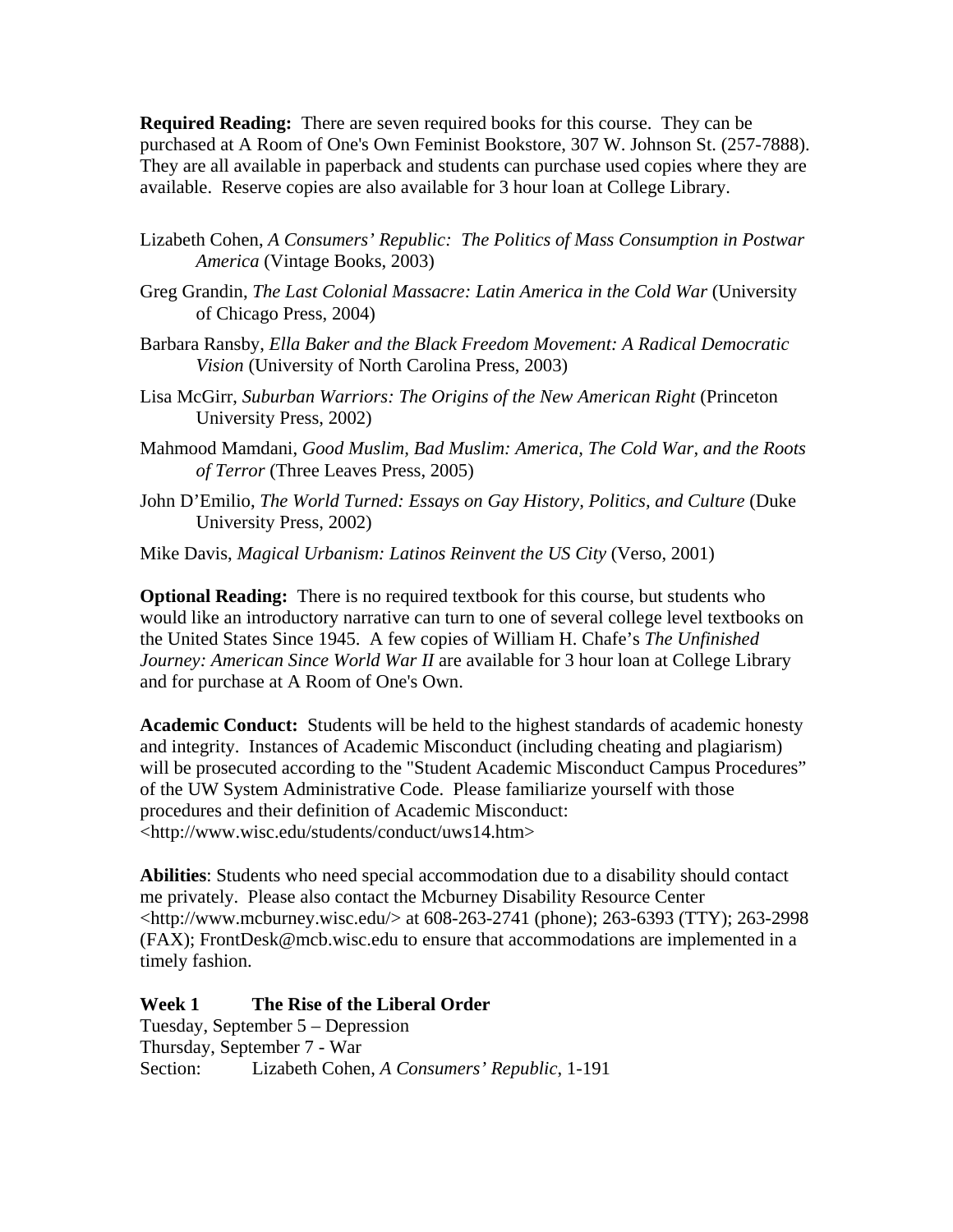# **Week 2 "Century of the Common Man"**

Tuesday, September 12 - Reconversion Thursday, September 14 - Stratification Section: Lizabeth Cohen, *A Consumers' Republic*, 195-410

**Short Paper #1 Due:** What is the difference, according to Lizbeth Cohen, between the "citizen consumer" and the "purchaser as citizen?" How does she explain the shift from one to the other and what consequences does she attribute to that shift? Use examples from the book to illustrate her argument.

# **Week 3 "The American Century"**

Tuesday, September 19 – Origins of the Cold War Thursday, September 21 – The Hot War in the Cold War Section: Greg Grandin, *The Last Colonial Massacre*, 1-132

# **Week 4 The Cold War at Home**

Tuesday, September 26 – Nuclear Families Thursday, September 28 – The Decline of Organized Labor Section: Greg Grandin, *The Last Colonial Massacre,* 133-198

**Short Paper #2 Due:** What does Greg Grandin see as the source of democracy in Latin America during the Cold War, and how does his view differ from that which shaped U.S. foreign policy? Provide evidence to support each point of view.

# **Week 5 The Civil Rights Revolution**

Tuesday, October 3 – The Long Civil Rights Movement Thursday, October 5 – The Short Civil Rights Movement Section: Barbara Ransby, *Ella Baker*, 1-195

# **Week 6 A Movement of Movements**

Tuesday, October 10 – Feminism Thursday, October 12 – Gay Liberation Section: Barbara Ransby, *Ella Baker*, 209-374

# **Week 7 Vietnam**

Tuesday, October 17 – **Midterm Exam**  Thursday, October 19 – Origins of the War Section: Lisa McGirr, *Suburban Warriors,*

# **Week 8 New Left/New Right**

Tuesday, October 24 – The Anti-War Movement Thursday, October 26 -- The Forgotten Majority Section: Lisa McGirr, *Suburban Warriors,* 

**Short Paper #3 Due:** How does Lisa McGirr define conservatism and how does she explain its popularity in Orange County during the 1960s?